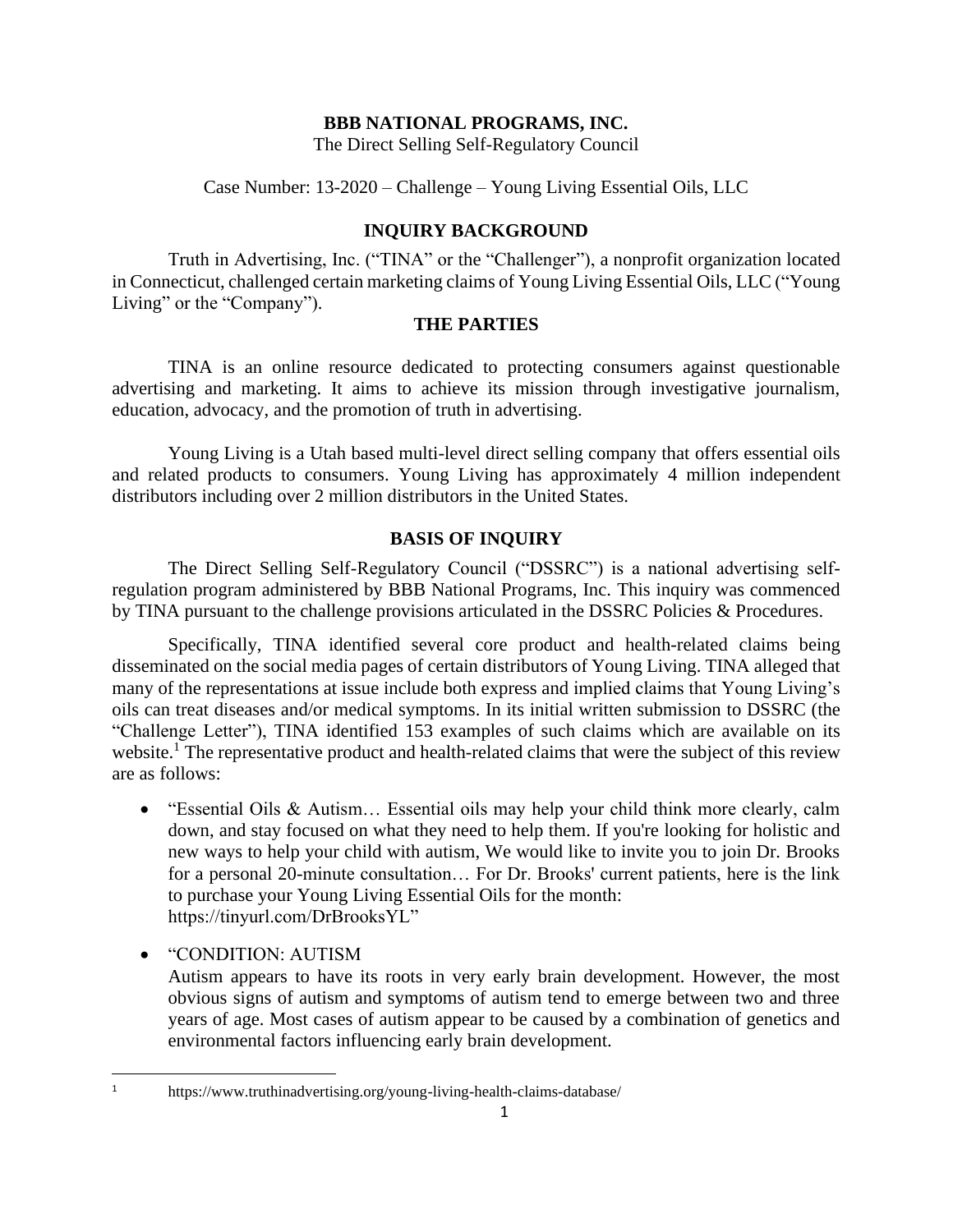ESSENTIAL OILS:

\*Vetiver: Contains relaxing and calming properties; helps with concentration and focus. \*Lavender: Calms the mind and body. Can help with neurological issues.

\*Frankincense: Shown to reduce stress. Helps reduce heart rate and high blood pressure. \*Rosemary: Stimulates the senses and supports memory retention.

"RESEARCH: A recent study found that inhaling rosemary essential oil produced a significant enhancement of performance for overall quality of memory. In addition, inhaling a combination of rosemary and lemon in the morning showed significant improvement in personal orientation."

HOME REMEDY: Calming and Relaxing Blend. Mix equal parts of vetiver, frankincense, lavender and rosemary. Each morning and evening, inhale for as long as the child is willing. These oils can also be diluted in coconut oil and massaged into the skin.

Reference from: Essential Oils Ancient Medicine By: Dr. Josh Axe; Ty Bollinger; Jordan Rubin"

• "How I cured my UTI in 3 days...

First, I made 9 capsules with the following recipe. Then I took 1 pill 3 times a day. And….. Literally did the happy dance and yelled "YAY" after every restroom visit following my 2nd pill!" with image of bottles of Thieves, Rosemary and Frankincense."

• "A week ago Friday, I felt the symptoms of a UTI coming on fast. I had just started Whole30 and didn't want to go on antibiotics if I didn't have to! I pulled out my Young Living essential oils and started making my own capsules with Oregon and Thieves essential oil. Took 3 of those a day, drank lemon essential oil water, and oiled my abdomen and lower back with oregano and thieves a couple times a day. By the end of the day my symptoms were gone! I was amazed at how fast I beat it!!!! I did this for a few more days. I had a natural path appointment the following Wednesday and she confirmed my Uti was gone.

I love that:

1)I didn't have to waste my time sitting in a walk in.

2)I didn't have to find care for my kids (cuz who wants to bring kids to a clinic  $\left(\frac{1}{2}\right)$ )

3)I didn't have to wipe out my immune system with antibiotics

Love that I have the resources that God made for us to use to heal our bodies! I love my essential oils and I love the that i can 100% trust Young Living's quality of oils. #yloilsforthewin #beatmyutinaturally #keptmyimmunesystem #empowering! #younglivingessentialoils"

• "Since I started using the young living essential oils especially thieves. Wills allergies are a whole lot better! And he really never gets sick anymore. Diffusing Peppermint really helps with headaches an thieves o it has so many uses! I call it a natural Lysol on steroids Wanna know more just message me! Your gonna wish you did sooner!"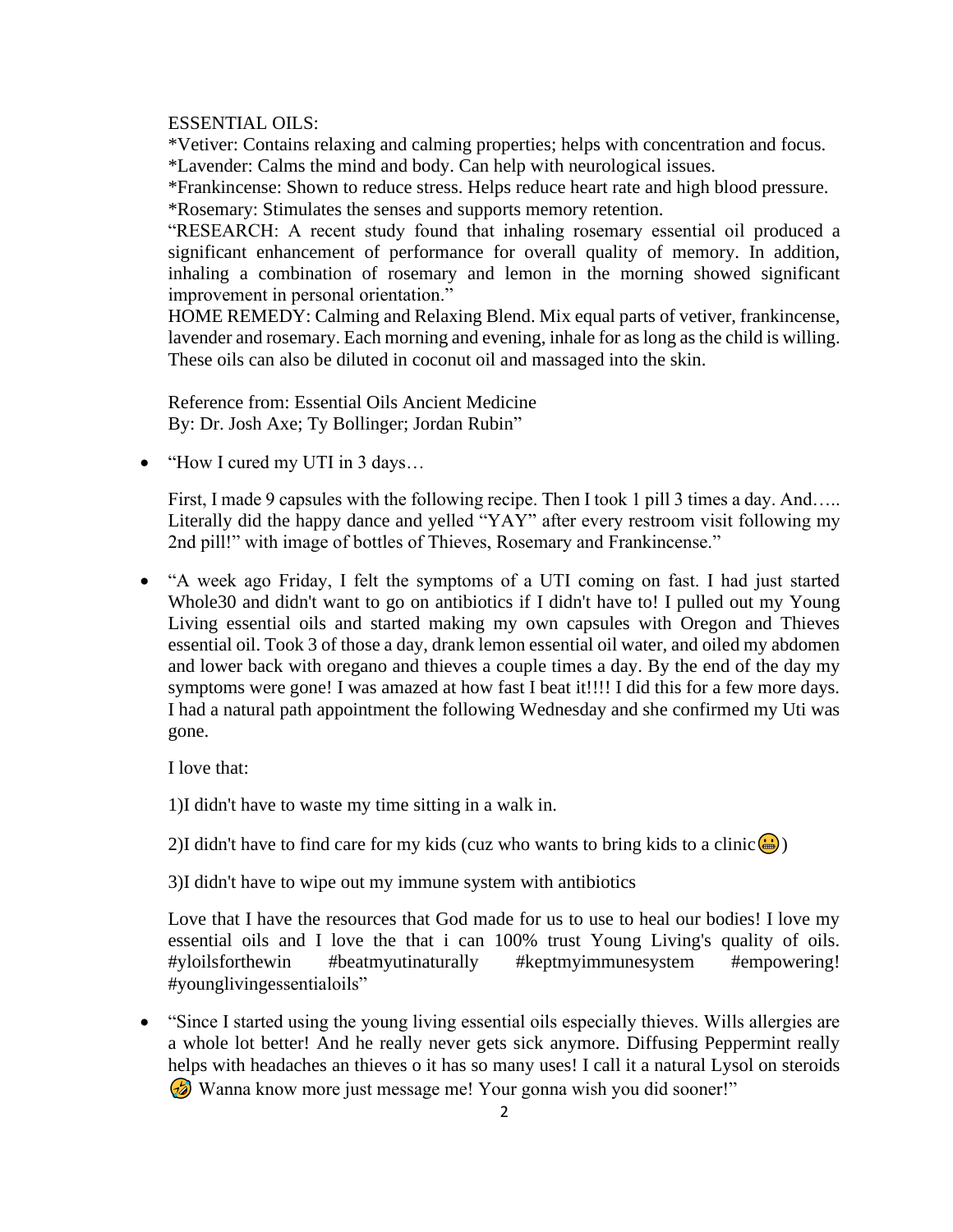- "Thieves essential oil... Cold & Flu, Household Germs, Gingivitis or Bleeding Gums, Strep Throat, Fungal Skin and Toenail Infections, Mold, Cold Sores and Canker Sores, Bronchitis, Washing Dishes"
- "I LOVE 2 Young Living Oils: STRESS AWAY & SARA brilliant to reduce ANXIETY & DEPRESSION. For all PTSD sufferers! And they smell good to boot. Don't believe FDA on this. They push pharmaceuticals funded by the World Bank..."

### **CHALLENGER'S POSITION**

According to the Challenger, Young Living distributors have been using and continue to use unsubstantiated, and therefore misleading, health-related disease treatment claims to market the Company's essential oil products. The Challenger asserts that such health-related claims include both express and implied claims that Young Living's essential oils can treat or alleviate symptoms of, among other conditions, urinary tract infections, autism, post-traumatic stress disorder, depression, epilepsy, insomnia, anxiety, strep throat, influenza, Alzheimer's and arthritis. The Challenger stated that it previously brought similar health-related claims to the Company's attention in November 2016. The Challenger also maintained that 124 of the 153 claims identified in its Challenge Letter to DSSRC were collected by TINA after that time. The Challenger stated that these health-related claims were disseminated after the United States Food and Drug Administration (FDA) sent Young Living a Warning Letter, dated September 22, 2014, regarding disease treatment claims for products sold by the Company.

In its reply submission (the "Reply") to Young Living's written response (the "Company Response") to the Challenge Letter, TINA argued that the Company Response made clear that Young Living did not dispute the fact that the health-related claims at issue in this Challenge were unsubstantiated and should not have been in circulation. The Challenger further argued that the Company has a responsibility to search the internet for inappropriate claims made by its distributors and undertake to have such claims removed. The Challenger further argued that, while the Company did have many of the claims identified in the Challenge Letter removed from circulation, many other health-related claims remain in circulation. In addition, after receiving the Company Response, the Challenger found ten additional health-related claims being made by distributors of Young Living. In short, the Challenger argued that the health-related claims it identified were merely a sampling of the types of claims being disseminated more broadly in the marketplace and that the Company must improve its compliance oversight and enforcement to ensure that health-related claims similar to those at issue in this Challenge are not being disseminated in the marketplace.

#### **COMPANY'S POSITION**

Young Living informed DSSRC that it takes compliance with all applicable laws seriously. With respect to the five social media posts which contained the representative claims identified above in the Basis of Inquiry, the Company stated that it was able to facilitate the removal of three of those claims. Young Living stated that the two remaining representative posts belong to individuals who are no longer distributors for the Company and therefore, Young Living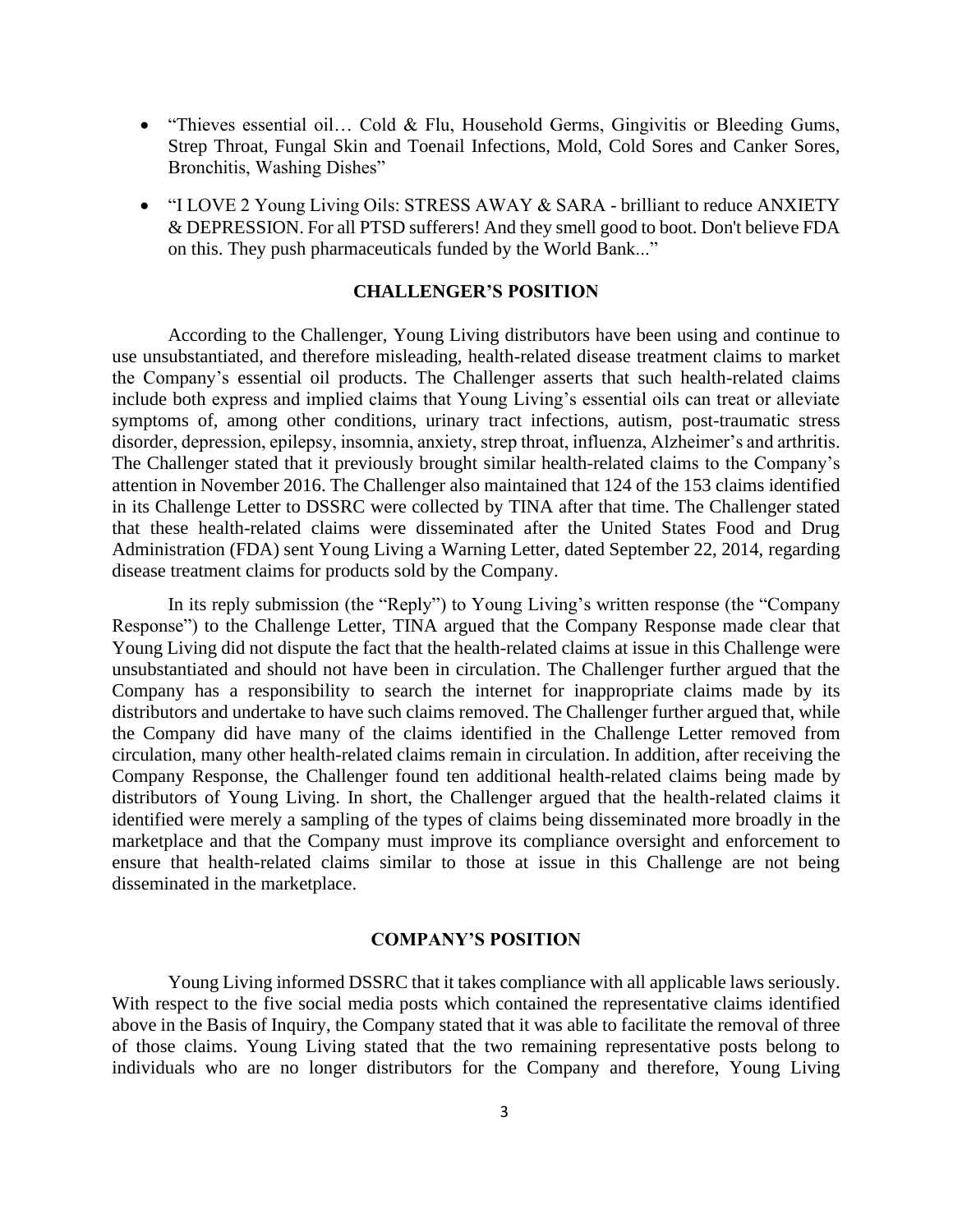maintains, the Company does not possess the ability to force those individuals to remove such social media posts.

In its Company Response, Young Living further stated that its distributor compliance department carefully reviewed the 153 claims identified by TINA and that 103 of such claims had already been removed as of the time of the Company Response. The Company stated that another 32 posts were in the process of enforcement, meaning the distributors' accounts with Young Living were placed on hold and subject to termination if the posts are not removed within a specified time period. The Company stated that the remaining posts belong to individuals who either were never distributors of Young Living, distributors of Young Living who have gone inactive, or distributors who are not identifiable via the platform of their post. With respect to these posts, the Company stated that it did not have any leverage to force these individuals to remove their posts.

With respect to the ten additional health-related claims identified by the Challenger in its Reply, Young Living stated that eight had been removed from circulation and the remaining two were in the process of being removed with the accounts of the distributors in question being placed on hold until such claims were removed.

Young Living stated that its distributor compliance program monitors its distributors' online behavior and educates them on and enforces its distributor policies regarding product claims. Young Living further stated that the Company has identified that a vast majority of all product claim violations are made by new distributors who are first-time offenders. According to the Company, this suggests that the Company's existing distributor base largely follows Young Living's policies and that the Company's educational program and compliance efforts are effective. The Company argued that since thousands of new distributors enroll monthly there is a continual need for education and, when necessary, enforcement with new distributors.

The Company stated, however, that it is impossible to remove an inappropriate claim immediately and that some improper claims will remain published, even if Young Living is working to remove them. Young Living stated that it has no authority or ability to remove others' online claims on its own and that it must encourage its distributors to remove claims they publish which typically takes several days or longer if a distributor is uncooperative. The Company argued that even if Young Living terminates a distributor's account for failing to remove an improper claim, such claim will remain online. Young Living also stated that it has no contractual right to request that claims made by a retail or preferred customer be removed. In short, the Company argued that the Challenger's conclusion that Young Living turns a blind eye to disease treatment claims because some such claims can be found online is incorrect and fails to account for the fact that those claims may be in the process of being addressed by Young Living's compliance department or that Young Living may have no ability to have such claims removed.<sup>2</sup>

Young Living also argued that the Challenger's "illegal disease treatment claims" allegations are outside of the DSSRC's jurisdiction since such claims relate, "not to the truthfulness" of the claims" but the "disease-treatment" nature of the claims. The Company argued that "disease-

<sup>&</sup>lt;sup>2</sup> Young Living identified 18 of the social media posts identified by the Challenger as belonging to individuals that are not active Young Living distributors.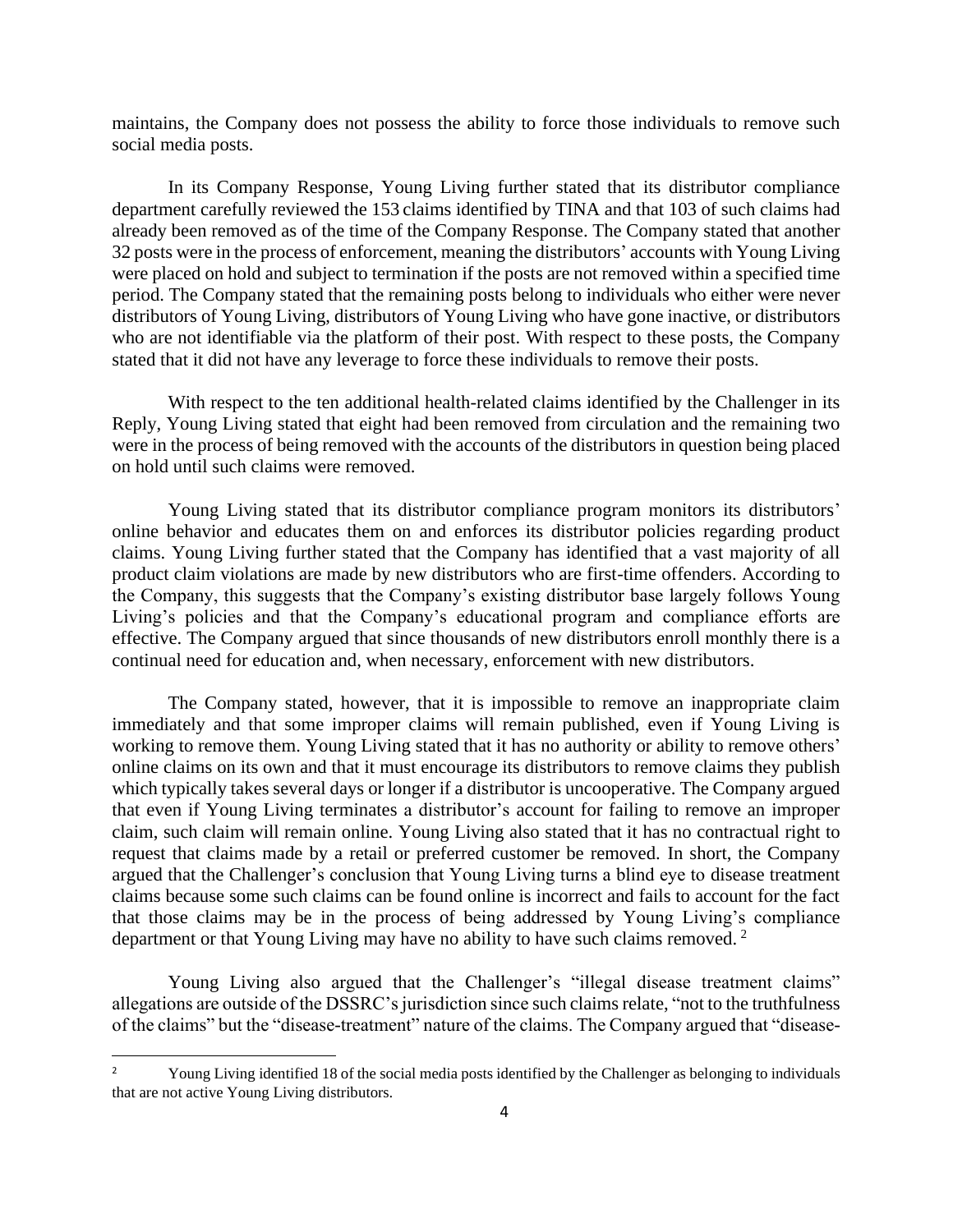treatment" and "inappropriate health" claims are grounded in FDA regulations, which it believes are outside the scope of the DSSRC's authority. Young Living argued that TINA's references to Federal Trade Commission (FTC) law and "unsubstantiated and misleading" claims were merely nominative and used to position this Challenge within DSSRC's jurisdiction.

In response to DSSRC's inquiry regarding the Company's distributor training and compliance processes, Young Living provided DSSRC with additional distributor educational and training materials<sup>3</sup> which include, among other items a list for distributors of "hot words and drug claims to avoid when telling your Young Living story." The prohibited words set forth the types of conditions and health-related claims at issue in this Challenge.

Young Living maintained that when the Company becomes aware of an unauthorized claim made by an active distributor through its own monitoring or via a complaint, it creates a "case" for such claim the distributor is contacted via phone and sent a "First Step Letter" via email and mail requesting removal of the unauthorized claims within ten business days. The Company provided DSSRC with an exemplar of a First Step Letter which, among other things, contained the following form language to the distributor:

Recently, it has come to our attention that you control and/or operate the following [www.pinterest.com](http://www.pinterest.com/)**,** [www.instagram.com](http://www.instagram.com/)**,** [www.facebook.com](http://www.facebook.com/) ("website(s)"), which currently contain claims about Young Living's products that (1) are not supported by competent and reliable science and/or (2) are intended to diagnose, mitigate, cure, prevent, or treat diseases…

**Please immediately take action to carefully review and revise content on all websites that you own, operate, and/or control for compliance with federal regulations and the P&P**. Still have questions about what those regulations are? You can find the P&P in the Virtual Office Member Resources tab under "Policies." Please don't hesitate to reach out if we can assist you in any way as you review these channels. We are here to support and empower you on this journey of wellness and success!

We'll **review** your website(s) and relevant materials again in ten business days. If you have not corrected the information on your channels, Young Living may have to take further measures to ensure that these are either aligned to be in compliance with the P&P or completely removed.

Young Living maintained that it follows up on a case twice (by phone and email) within the ten-day period following its First Step Letter and that if the subject post is removed or sufficiently edited the case is closed. If the unauthorized post remains after ten business days, the Company stated that it then proceeds to an account hold of such distributor. In that case, the distributor is contacted via email, phone, and mail to notify such distributor that the time period for removal of the claim has expired and to notify such distributor that his/her account hold is being placed and that such account is placed on hold for five business days or until the claims are

<sup>&</sup>lt;sup>3</sup> These educational and training materials are also available at [https://www.facebook.com/ylconductsuccess](https://nam04.safelinks.protection.outlook.com/?url=https%3A%2F%2Fwww.facebook.com%2Fylconductsuccess&data=02%7C01%7Cabrande%40youngliving.com%7C3ec31a85bdb14ae9adb308d767068112%7Ceddf315641f1440c8feedf4ebf0ce7e4%7C0%7C0%7C637091150768986719&sdata=HXAMCgqaiOPTO5ZDCmk7xP0aHpb5cO%2BYreCh1U6plCU%3D&reserved=0)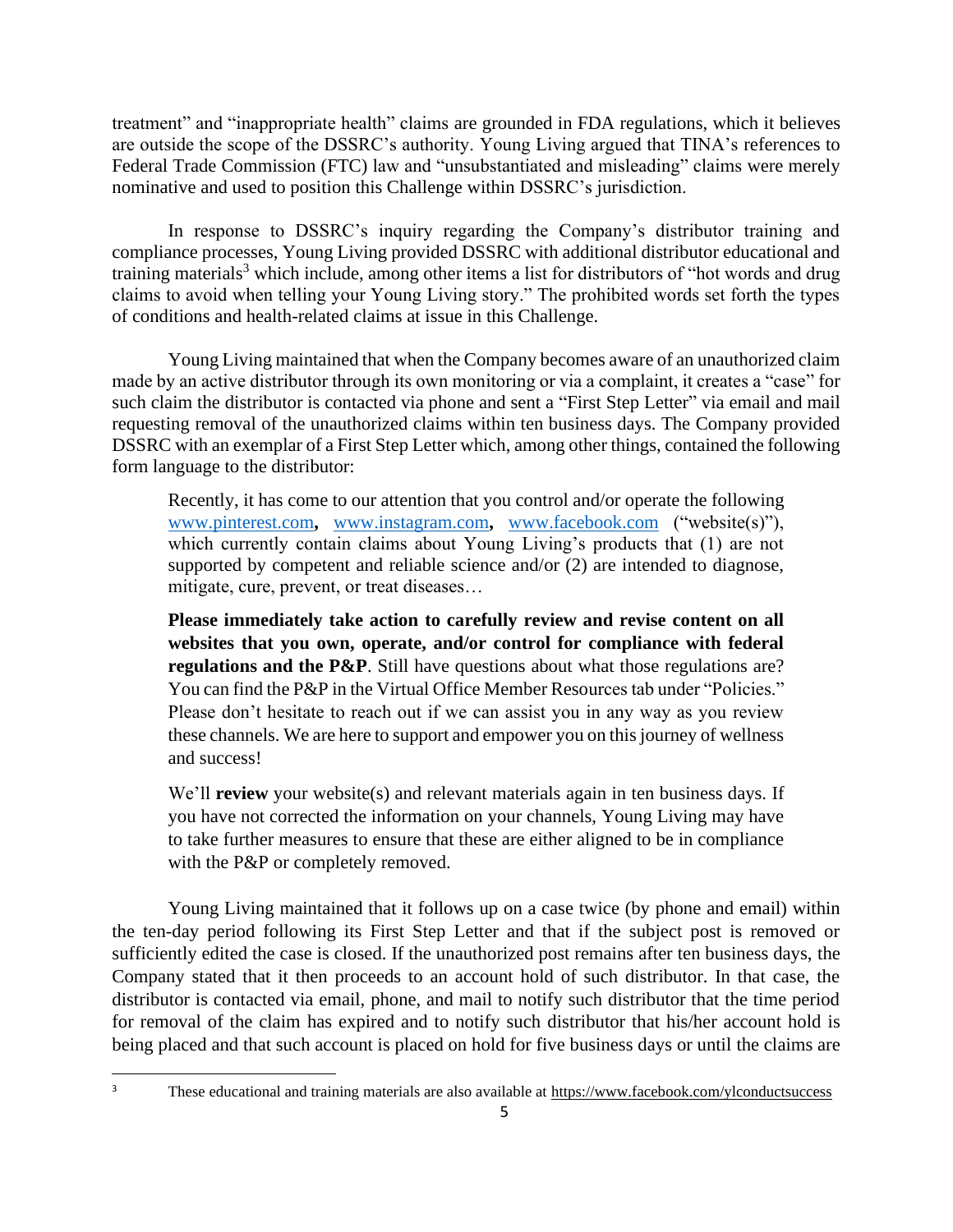removed. The Company further stated that such distributor's upline leader is then notified of the account hold and requested to facilitate removal of the unauthorized claim. Young Living stated that it then follows up on the case one time within five days by email/phone and that if the post remains after another five business days, a 24-hour notice is communicated to the distributor via phone and email and that if the post remains after the 24-hour notice, the distributor's account is terminated.

With respect to an active distributor that engages in repeated claim violations, the Company stated that if a distributor engages in a second violation within 12 months of a first violation, the account goes to an immediate second step, is placed on hold and the process listed above is followed. A distributor with three or more violations account is reviewed by the Company's product claims committee for review of potential termination, probation, and/or fine.

In response to DSSRC's inquiry regarding what steps Young Living has taken to contact former distributors to request that unauthorized claims be removed from circulation, Young Living stated that its legal department regularly contacts inactive and non-members identified by its Conduct Success team who have infringed upon its copyright or trademark rights. The Company stated that since inactive and non-members have no agreement with Young Living, the Company is not aware of any legal basis to compel these individuals to alter or remove content that does not clearly contain a copyright or trademark violation.

The Company stated that if the social media platform where the subject post was made (e.g. Facebook) provides a mechanism for reporting trademark or copyright violations, the legal team will submit complaints to such platform seeking removal of such posts. The Company provided DSSRC with three examples of resolved complaints that it submitted to social media platforms. Young Living stated that if the violation occurs on a website or platform without a reporting mechanism, the individual is sent a letter and an email, if available, and is asked to respond within 14 days. If the Company receives no response, another letter is sent with a request for a response within seven days. The Company informed DSSRC that if no response is received, or the individual is unwilling to correct the issue, the Company then confers about whether to move forward with legal proceedings.

#### **ANALYSIS AND RECOMMENDATION**

Young Living argued that the Challenger's allegations as to "illegal disease treatment claims" are outside of the DSSRC's jurisdiction since such claims relate, "not to the truthfulness of the claims" but the "disease-treatment" nature of the claims. Specifically, Young Living argued that "disease-treatment" and "inappropriate health" claims are grounded in FDA regulations, which it believes are outside the scope of the DSSRC's authority.

DSSRC does not step into the shoes of the FDA and does not take a position as to whether the challenged claims are compliant with federal law. Nonetheless, it is the Company's burden as the marketer to possess and provide to DSSRC evidence to substantiate all the messages reasonably conveyed by its advertising claims.<sup>4</sup> Prior advertising self-regulatory precedent by the

<https://www.ftc.gov/public-statements/1983/03/ftc-policy-statement-regarding-advertising-substantiation>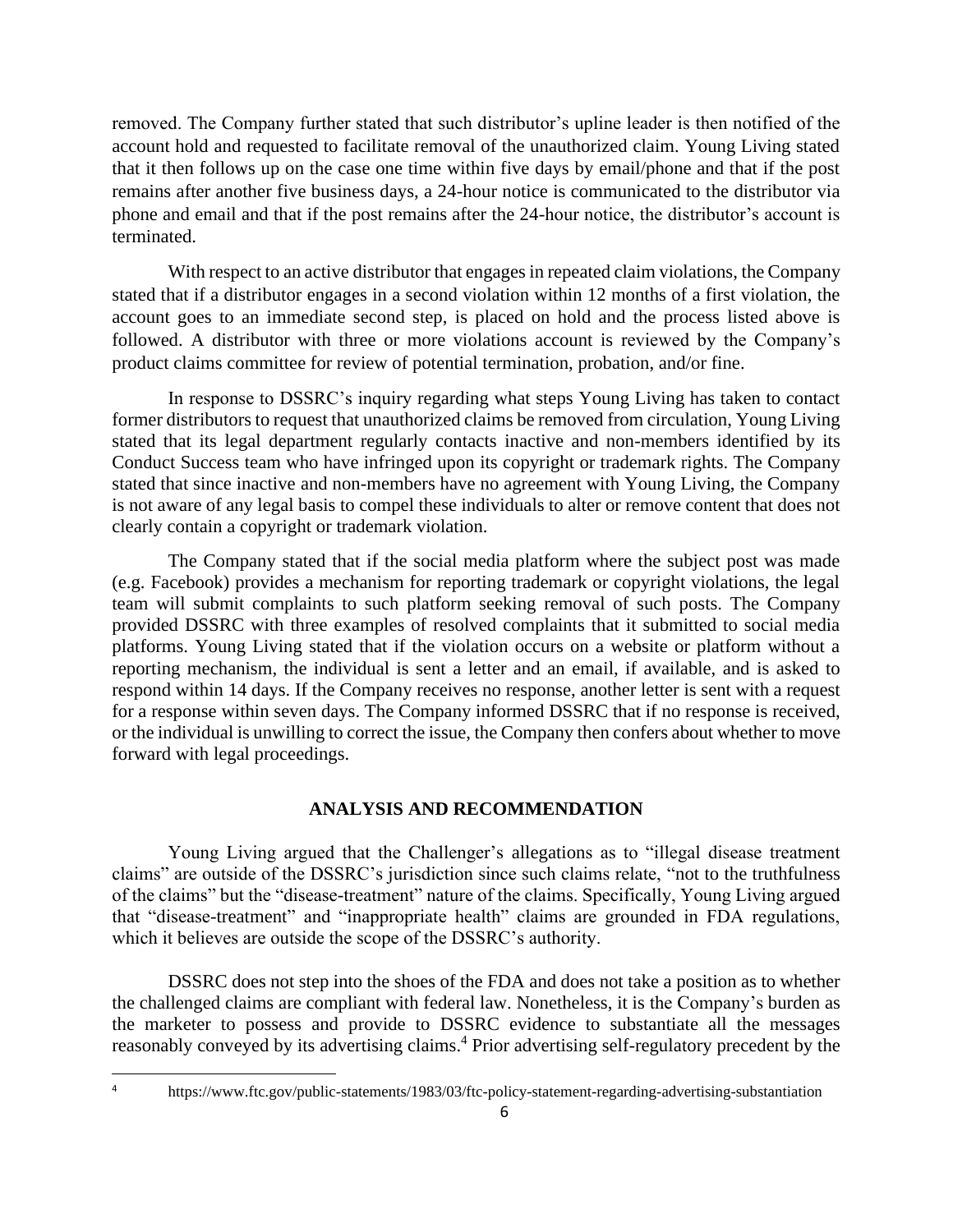National Advertising Division (NAD) is instructive and sets forth the standard DSSRC will apply to health-related claims such as those at issue here:

NAD does not make distinctions across product or regulatory categories. For example, whether a product is an OTC drug, a dietary supplement, or even a homeopathic remedy, NAD's analysis remains the same: identify the messages reasonably conveyed by the advertising, examine the reliability of the evidence, and if reliable, determine whether the evidence is a good fit for the reasonably conveyed messages. The strength of the messages drives the level of support sufficient to provide a reasonable basis for the claims.<sup>5</sup>

Here, DSSRC determined here that the requisite level of support for the challenged claims is competent and reliable scientific evidence because the claims at issue are powerful health-related claims that Young Living's products may treat or alleviate symptoms of a number of conditions including urinary tract infections, autism, post-traumatic stress disorder, depression, epilepsy, insomnia, anxiety, strep throat, influenza, Alzheimer's and arthritis.<sup>6</sup> Further, the claims strongly convey the message to consumers that the promised health benefits are supported by scientific testing.<sup>7</sup> While there is no requisite number of studies required, generally, competent and reliable scientific evidence consists of randomized, placebo-controlled, well-conducted human clinical trials with statistically significant results.<sup>8</sup>

Here, Young Living did not attempt to substantiate the health-related claims at issue and conceded that such claims should not be in circulation or used by the Company's distributors. Indeed, the Company's own educational and training materials for distributors make clear that health-related claims such as those at issue in this inquiry are not authorized by Young Living.

DSSRC acknowledges and appreciates that the Company's materials include guidance for distributors as "Say This" and "Not That" to avoid problematic health-related claims in similar format to the following:

<sup>&</sup>lt;sup>5</sup> Mommy's Bliss Inc. (Cough Syrups and Probiotic Drops), Report #6257, NAD/CARU Case Reports (March 2019)

<sup>6</sup> Id.; POM Wonderful vs. FTC, United States Court of Appeals for the District of Columbia Circuit (2015) [https://www.cadc.uscourts.gov/internet/opinions.nsf/CF44C4FA22F615C585257DDD00549353/%24file/13-1060-](https://www.cadc.uscourts.gov/internet/opinions.nsf/CF44C4FA22F615C585257DDD00549353/%24file/13-1060-1535012.pdf) [1535012.pdf.](https://www.cadc.uscourts.gov/internet/opinions.nsf/CF44C4FA22F615C585257DDD00549353/%24file/13-1060-1535012.pdf)

<sup>7</sup> Advertisers should possess the support that is promised in their advertising. POM Wonderful, supra, at fn 5.

<sup>8</sup> Mommy's Bliss Inc. (Cough Syrups and Probiotic Drops), Report #6257, *NAD/CARU Case Reports* (March 2019).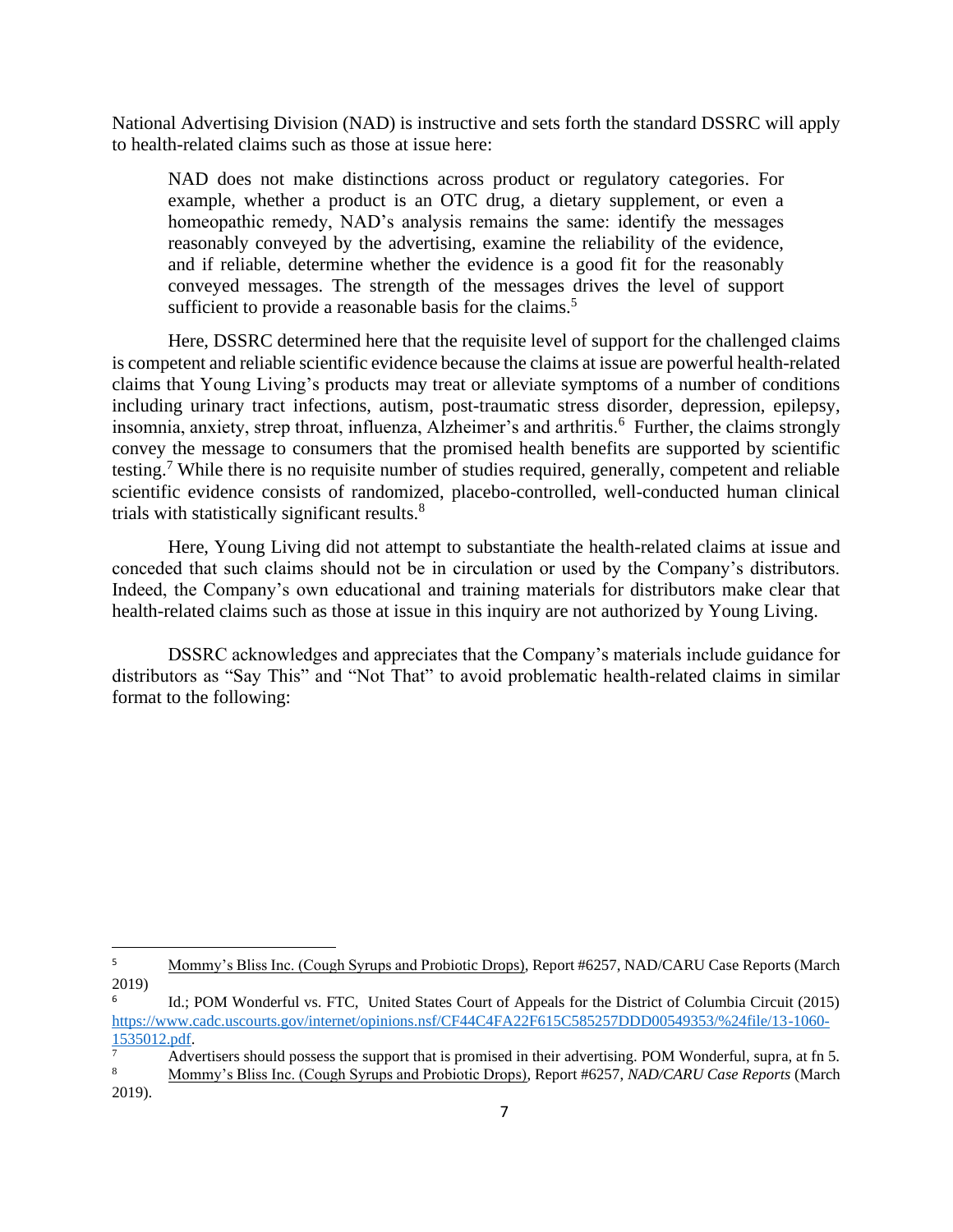

DSSRC also acknowledges and appreciates that the Company's "Winter Hot Words" list contains a list for distributors of "hot words and drug claims to avoid when telling your Young Living story" which include the types of conditions and health-related claims at issue in this Challenge.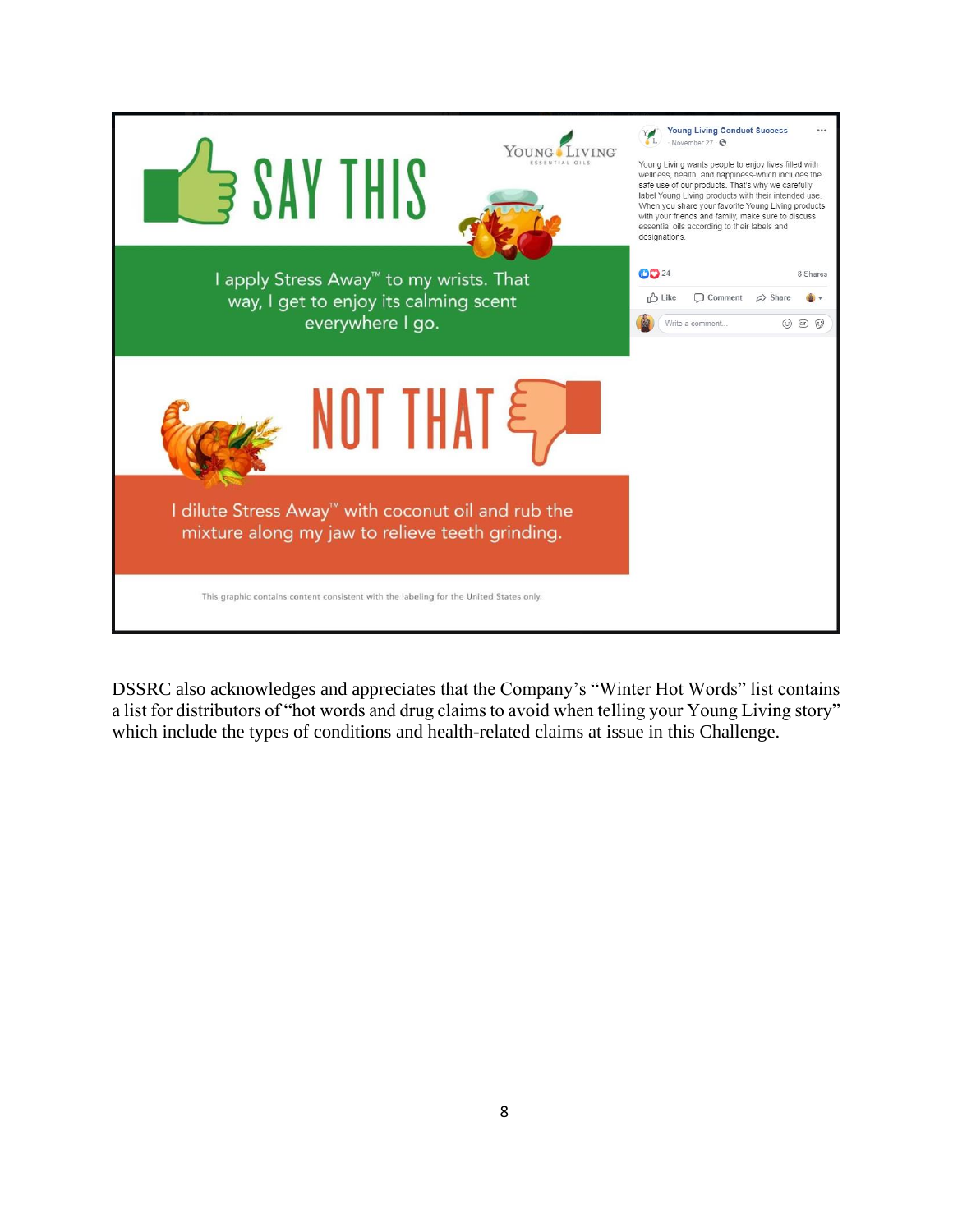

DSSRC determined that it is necessary and appropriate for the Company to continue its efforts to educate its distributors regarding the types of health-related claims they should avoid making. DSSRC also recommends that the Company actively monitor the marketplace for healthrelated claims made by active distributors of Young Living and employ the enforcement mechanisms described above including suspension or termination of a distributor's account if necessary.

When a direct selling company such as Young Living is made aware of an improper product or income claim that was made by an individual that was an active distributor when such claim was made but that has since become an inactive distributor of the company, DSSRC acknowledges that the direct selling company may not be able to require the former distributor to remove such claim. In that instance, DSSRC nonetheless recommends that the direct selling company make a bona fide good faith effort to have the improper claim removed. DSSRC determined that actions similar to Young Living's "First Step Letter" requesting the removal of claims communicated by active distributors would constitute a bona fide good faith attempt with respect to removing improper claims made by distributors that have since become inactive distributors. If the social media platform where the subject post was made provides a mechanism for reporting trademark or copyright violations, DSSRC recommends that the direct selling company promptly utilize such mechanism and seek removal of the subject claims and posts. If the subject claim that came to the attention of the direct selling company occurred on a website or platform without a reporting mechanism, DSSRC recommends that in addition to contacting the